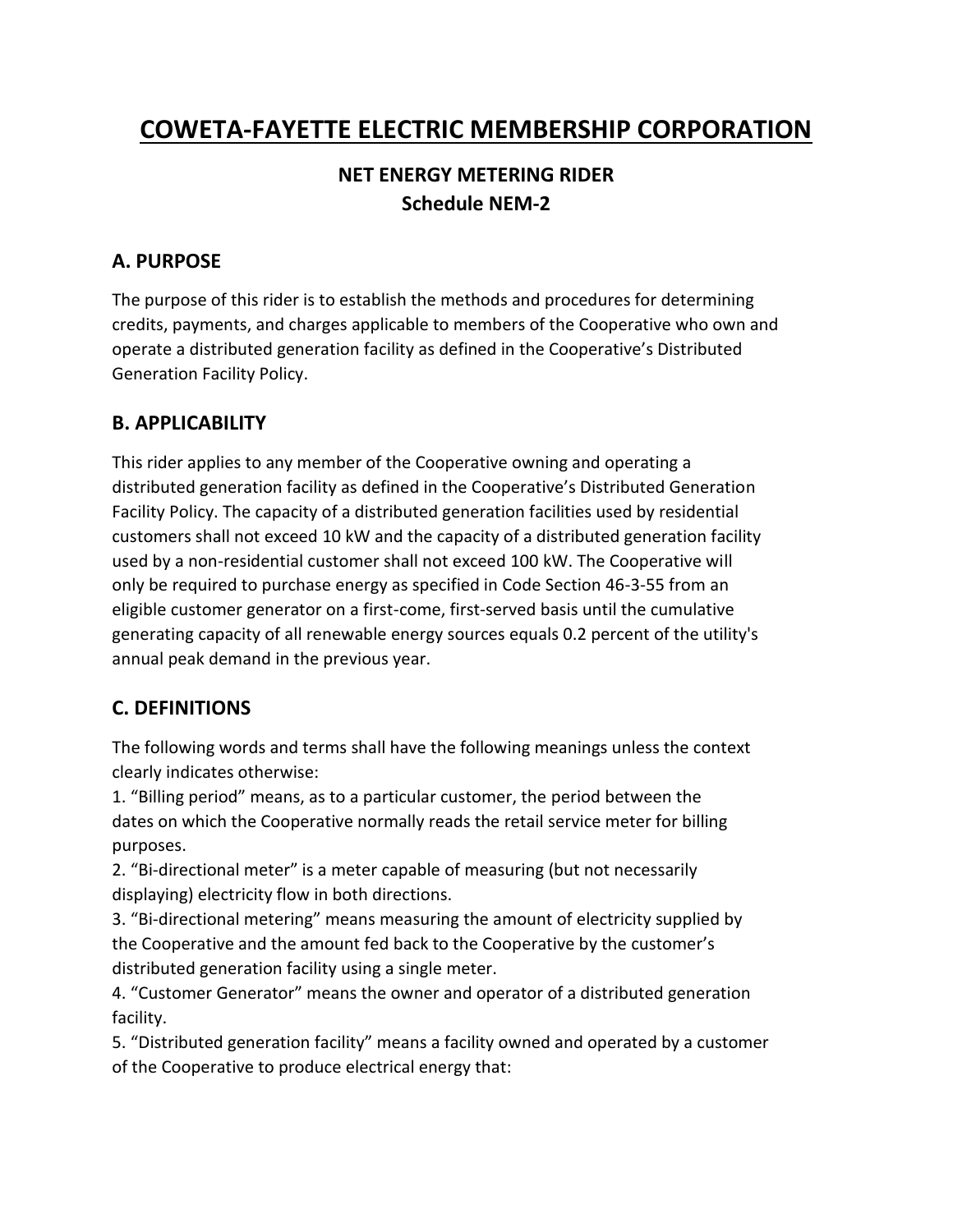a. Uses a solar Photovoltaic system, fuel cell, or wind turbine.

b. Has peak generating capacity of not more than 10 kW for a residential application and 100 kW for a commercial application.

c. Is located on the customer's premises.

d. Operates in parallel with the Cooperative's distribution facilities.

e. Is connected to the Cooperative's distribution system on either side of the Cooperative's retail service meter; and

f. Is intended primarily to offset part or all the customer generator's requirements for electricity.

6. "Excess net energy" is the difference between the electricity generated by the customer's distributed generation facility and the electricity supplied by the customer's distributed generation facility during the billing period. The metered energy flowing back to the Cooperative is considered excess net energy. It is defined as "excess" because it is not consumed by the member.

7. "Net metering customer" means a customer generator receiving net metering service.

8. "Net metering" means the act of measuring the energy, over the billing period, between electricity supplied to a net metering customer from the electric grid and the electricity generated and fed into the electric grid by the net metering customer, using a single bi-directional meter or an additional single direction meter.

9. "Renewable Energy Sources" means energy supplied from technologies as approved in the Georgia Green Pricing Accreditation Program.

# **D. CONDITIONS OF SERVICE**

1. There must be a written Net Metering and Interconnection Agreement with the customer.

2. The customer must have met all the conditions of interconnection contained in the Distributed Generation Facilities and Net Metering Policy.

# **E. TYPES OF NET METERING**

Net Metering will be accomplished using bi-directional metering for distributed generation facilities interconnected on the net metering customer's side of the retail service meter or single directional metering for distributed generation facilities interconnected with the Cooperative's distribution system on the Cooperative's side of the retail service meter.

# **F. DISPOSITION OF ENERGY**

If the electricity consumed by the net metering customer during the billing period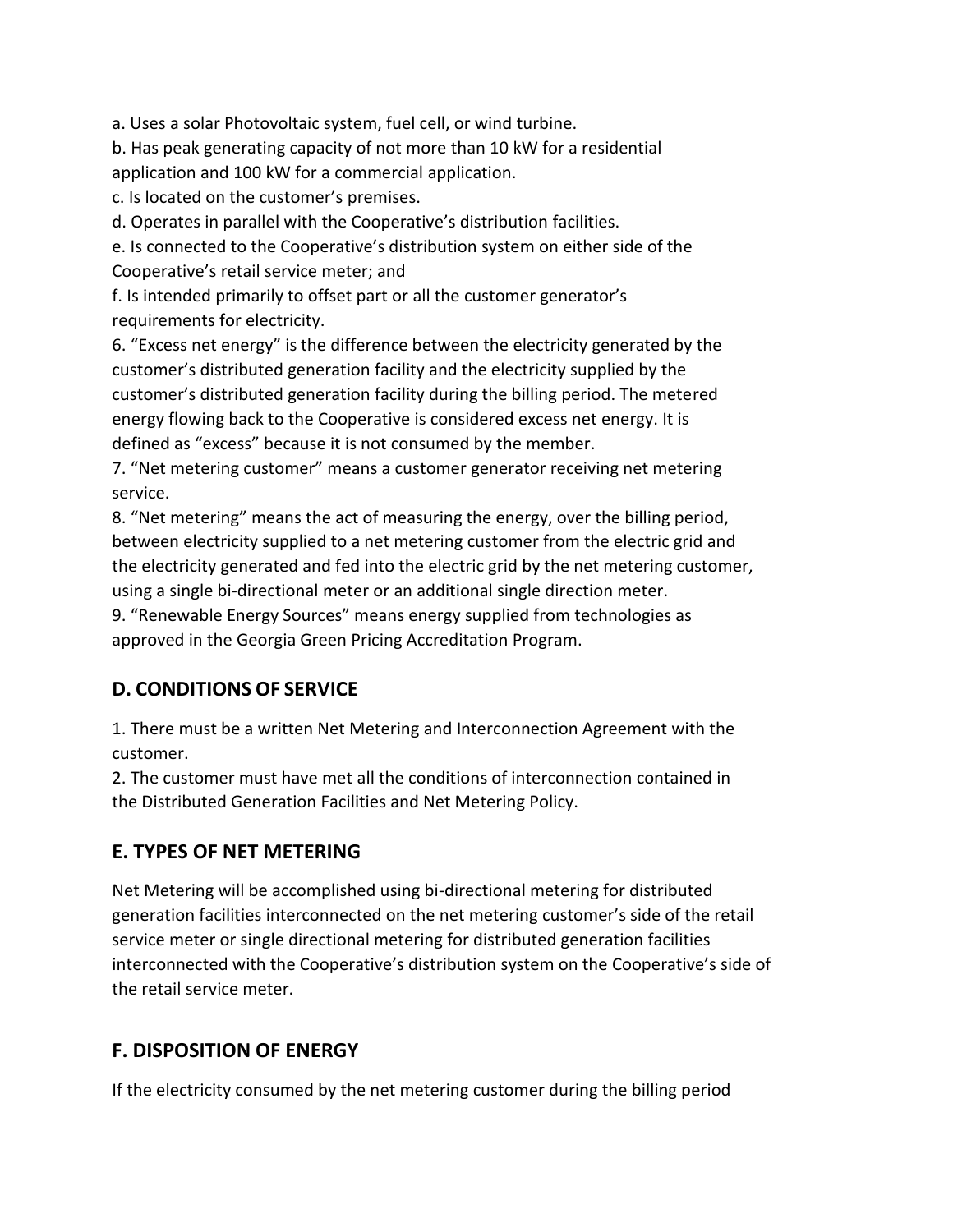exceeds the electricity generated by the customer's distributed generation facility during the billing period, then all electricity generated by the customer generation shall be deemed to have been used by the net metering customer. This results in no metered energy flowing back to the Cooperative. When the electricity generated by the customer's distributed generation facility during the billing period exceeds the electricity consumed by the customer this energy is deemed excess net energy. Energy as registered by the bidirectional meter as flowing back to the Cooperative shall be purchased by the Cooperative at rates as provided under the Purchase Rate section of this Rider.

### **G. RATES AND CHARGES FOR NET METERING SERVICE**

Each net metering customer shall be charged for electric service under that rate schedule which would otherwise be applicable if the customer was not a net metering customer for all energy supplied to the customer during the billing period. In addition, each net metering customer shall pay a monthly service charge based upon the direct costs to the Cooperative associated with interconnecting the customer's distributed generation facility and with the provision of and administration of net metering services. Said monthly service charge shall include the following: 1. A facilities charge based on the total cost of all facilities installed by the Cooperative, including transformers, protective devices, controls and monitoring equipment times, the Cooperative's monthly Fixed Charge Rate. 2. A facilities charge based on the total incremental cost of metering equipment times the Cooperative's monthly Fixed Charge Rate. 3. \$4.00 per month administrative charge.

### **H. PURCHASE RATE**

The rates paid for net energy purchased by the Cooperative shall be based upon the Cooperative's average annual avoided cost of energy. The average annual avoided cost of energy shall be determined in December and applied to qualified net metering customers. The avoided cost for energy shall be applied as follows:

#### **January – December \$.03960 per kWh**

The rates as quoted herein may be adjusted at any time at the sole discretion of the Cooperative, to reflect the prevailing avoided cost of energy.

#### **I. FIXED CHARGE RATE**

The Fixed Charge Rate of the Cooperative shall be a percentage factor that includes components for the recovery of operations and maintenance expense, administrative and general expense, taxes, depreciation, and the cost of capital which are all associated with owning and operating the utility plant necessary for interconnection and for the